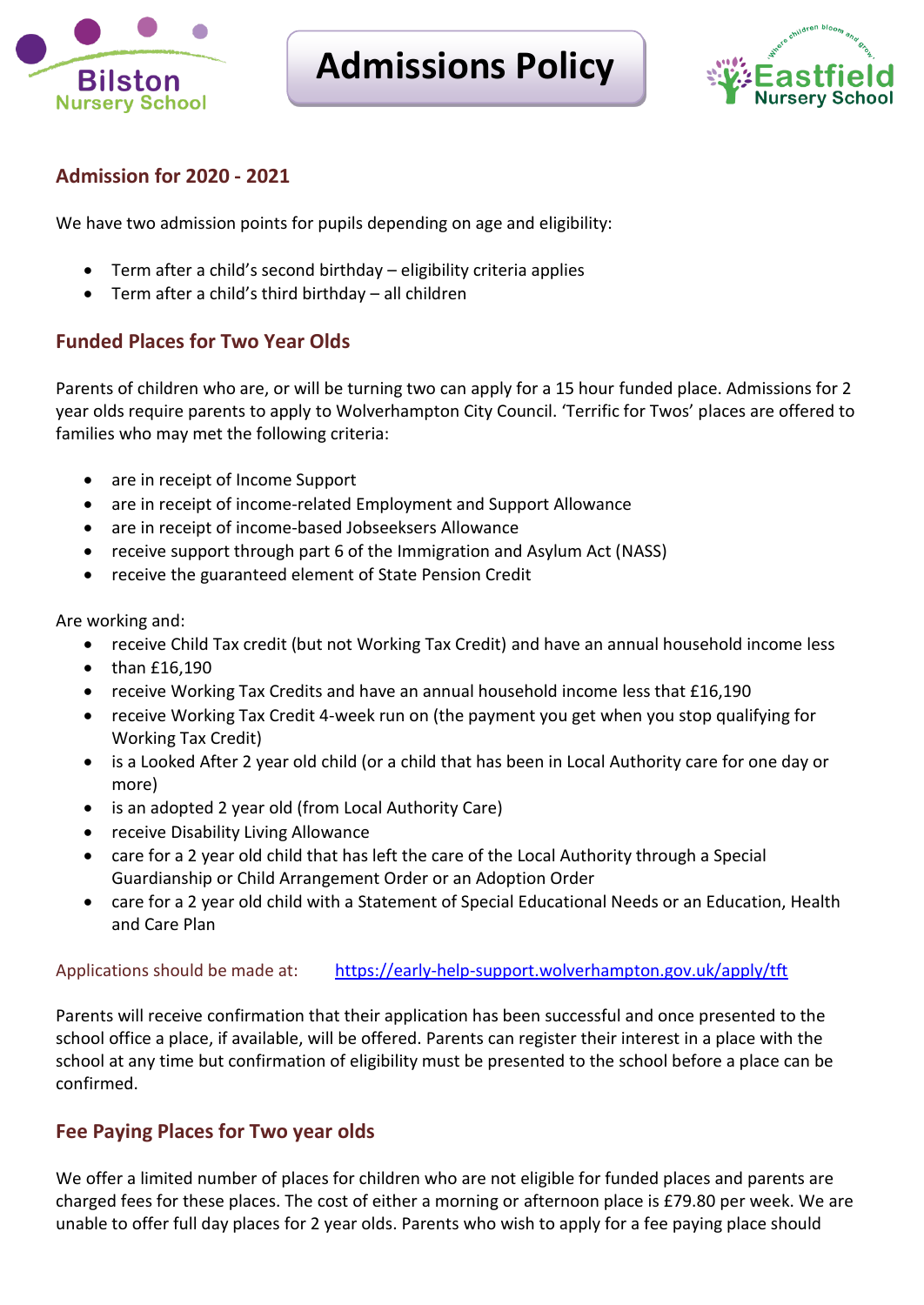contact the school directly. A waiting list is in operation and places are allocated in date order to the children who have been on the waiting list the longest.

# **Funded Places for Three Year Olds**

The main point of admission for three year olds is in the Autumn term when the most vacancies are available following the transition of four year olds to Primary School. We also have key admission points in January and after Easter although places can be offered throughout the year.

Parents are entitled to 15 hours of free nursery entitlement per week over a 38 week period either 5 mornings or 5 afternoons.

Parents are able to register their child at the Nursery School at any age by contacting the school office either in person or by telephone on 01902 556491. Once parents have registered their interest in a school place their child will be placed on the waiting list for the next available intake.

Children who are already registered pupils at the school by attending our class for 2 year olds, will automatically be offered a Nursery place once their child turns 3. Children awaiting government funded places for 3 and 4 yr olds who do not attend our class for 2 years olds, are organised according to their date of birth with age as the main criteria governing admission. The length of time a child has been registered plays no part in selection.

## **Admission Criteria**

Where insufficient places are available to accommodate all the children on the schools waiting list, the following criteria will also be applied in the order listed below.

#### **1. Special Educational Needs**

The admission of children with a Statement of Special Educational Needs (SEN) or an Education and Health Care Plan (EHCP) will be agreed between the LA's SEN Statutory Assessment and Review Team, parents and school in accordance with parental preference, as far as possible, and the child's individual needs. Children with Statements of SEN or an EHCP are given overall priority.

#### **2. Looked After Children (as defined by Section 22 of the Children Act 1989) and previously looked after children.**

Priority will be given to a child who is in the care of a local authority or provided with accommodation by that authority or a child who has been adopted (or is subject to a child arrangements order or special guardianship order) immediately following being in the care of a Local Authority.

## **3. Siblings currently attending the school**

Priority is given to children who already have siblings at the school. A sibling is a child who resides permanently at the same address as the child for whom a place is being requested, and is one of the following:

- • brother/sister
- half brother/sister (i.e. share one common parent)
- or stepbrother/sister (i.e. related by a parent's marriage)
- any other child for whom it can be demonstrated that s/he is residing permanently at the same address (e.g. under the terms of a residence order).

The sibling connection only applies where the child concerned has a sibling attending the school at the time of admission.